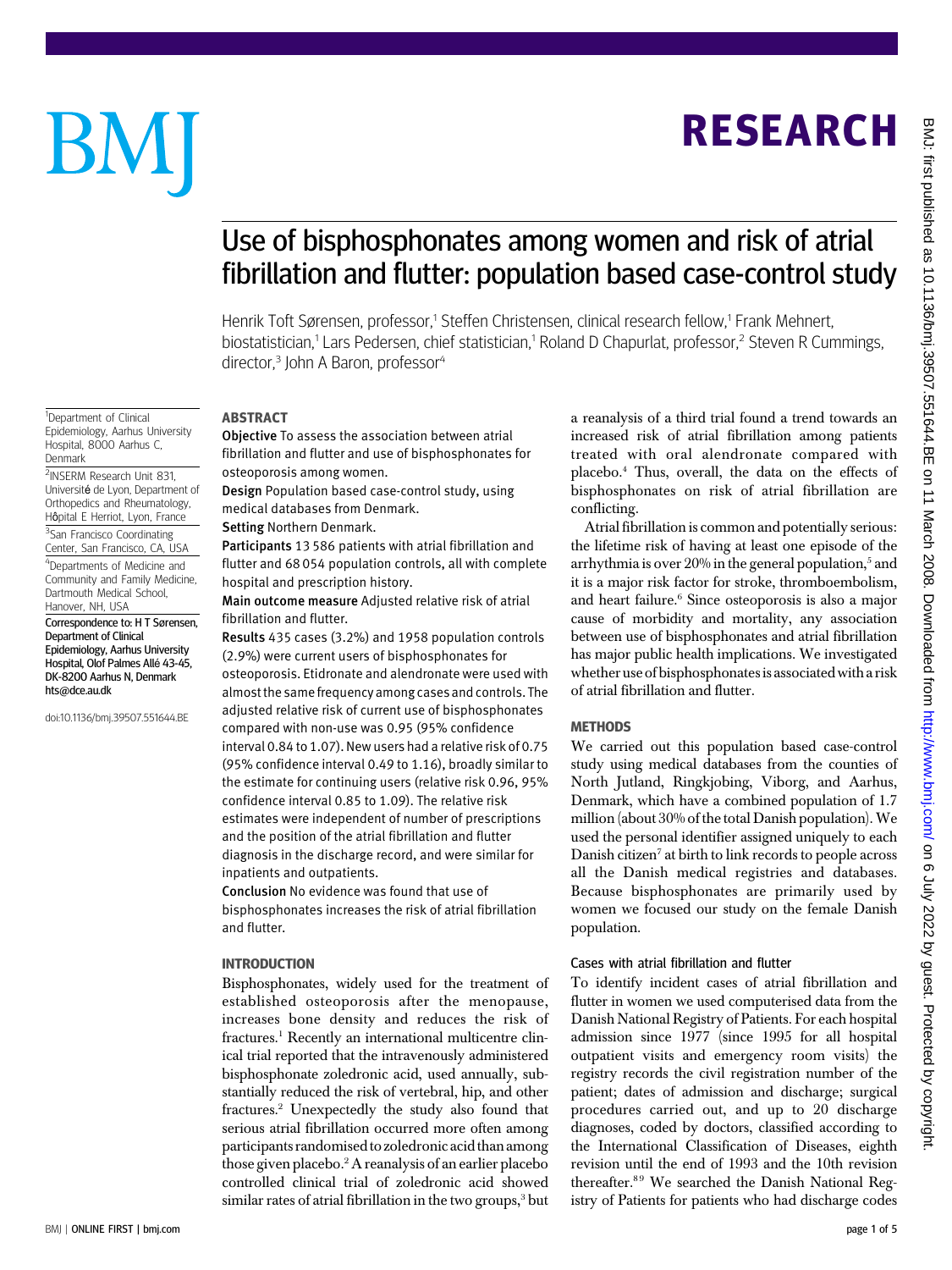for atrial fibrillation and flutter. These two arrhythmias were coded separately in ICD-8 (codes 427.93 and 427.94), but in ICD-10 atrial fibrillation and flutter have the same code (I48.9). We therefore studied atrial fibrillation and atrial flutter as one combined end point. None the less, the cases were probably mostly atrial fibrillation: in a previous study of patients recorded in the Danish National Registry of Patients with an incident diagnosis of atrial fibrillation or flutter, only about  $5\%$  had pure atrial flutter.<sup>10</sup>

We chose cases who had a first diagnosis during the years 1999-2005 because the availability of computerised prescription data for people living in the four counties has been complete since 1998. In this way we had at least a year of prediagnosis prescription history for all cases.

#### Table 1 | Characteristics of cases with atrial fibrillation and flutter and population controls

| Characteristic                                                 | $No$ $(\%)$ of cases (n=13<br>586) | No $(\%)$ of controls (n=68)<br>054) |
|----------------------------------------------------------------|------------------------------------|--------------------------------------|
| <b>Bisphosphonate exposure</b>                                 |                                    |                                      |
| Current                                                        | 435 (3.2)                          | 1958 (2.9)                           |
| Former                                                         | 289(2.1)                           | 1180 (1.7)                           |
| Never                                                          | 12 862 (94.7)                      | 64 781 (95.4)                        |
| Current users:                                                 |                                    |                                      |
| <b>New</b>                                                     | 32(0.2)                            | 156(0.2)                             |
| Continuing                                                     | 403 (3.0)                          | 1802 (2.6)                           |
| No of prescriptions for bisphosphonates, current users:        |                                    |                                      |
| $1 - 3$                                                        | 54 (0.4)                           | 240(0.4)                             |
| $4 - 9$                                                        | 144(1.1)                           | 606(0.9)                             |
| $\geq 10$                                                      | 238(1.8)                           | 1112 (1.6)                           |
| Covariates                                                     |                                    |                                      |
| Age (years):                                                   |                                    |                                      |
| ≤70                                                            | 3573 (26.3)                        | 17 834 (26.3)                        |
| 71-80                                                          | 4579 (33.7)                        | 23 034 (33.7)                        |
| <b>&gt;80</b>                                                  | 5434 (40.0)                        | 27 141 (39.9)                        |
| Previous hospital diagnoses:                                   |                                    |                                      |
| Cardiovascular disease                                         | 3582 (26.4)                        | 9121 (13.4)                          |
| <b>Diabetes</b>                                                | 904 (6.7)                          | 2679(3.9)                            |
| Renal failure                                                  | 211(1.6)                           | 342(0.5)                             |
| Pulmonary disease                                              | 2270 (16.7)                        | 6816 (10.0)                          |
| Cancer                                                         | 1908 (14.0)                        | 7827 (11.5)                          |
| Liver disease                                                  | 1261 (9.3)                         | 3606(5.3)                            |
| Hyperthyroidism                                                | 842 (6.2)                          | 2574 (3.8)                           |
| Osteoporosis                                                   | 1209 (8.9)                         | 5329 (7.8)                           |
| Hip or wrist fracture                                          | 2096 (15.4)                        | 9472 (13.9)                          |
| Current use of drugs (prescription):                           |                                    |                                      |
| Cardiovascular                                                 | 11 087 (81.6)                      | 41 816 (61.4)                        |
| Antithyroid                                                    | 788 (5.8)                          | 2273(3.3)                            |
| Thyroid replacement                                            | 897 (6.6)                          | 4128 (6.1)                           |
| Hormone replacement                                            | 2717 (20.0)                        | 14 198 (20.9)                        |
| Oral glucocorticoids                                           | 1783 (13.1)                        | 6030 (8.9)                           |
| Respiratory                                                    | 2923 (21.5)                        | 9913 (14.6)                          |
| Hospital diagnosis and current use of drugs<br>(prescription): |                                    |                                      |
| Alcoholism                                                     | 131 (0.9)                          | 386 (0.6)                            |
| Hospital diagnosis concurrent with index date:                 |                                    |                                      |
| Acute alcohol intoxication                                     | 44(0.3)                            | 115(0.2)                             |

According to Danish guidelines the first diagnosis in the discharge record is the main reason for the admission to hospital. However, as arrhythmias may precipitate other important medical events that may becomethe immediate reasonfor admissionto hospital (for example, stroke, heart failure), we included cases with a discharge diagnosis of atrial fibrillation and flutter at any position on the hospital discharge or diagnosis list.

#### Population controls

For each case with atrial fibrillation and flutter we selected five population controls matched on age, sex, and county, each selected from the population registries of the four counties. These registries, updated daily, have maintained records on vital status (dead or alive), date of death, and the residence of all Danish citizens since 1 April 1968.7 The controls were selected using risk set sampling and assigned an index date identical to the diagnosis date of atrial fibrillation or flutter for the matched case.<sup>11</sup> We included a total of 68 054 population controls in the study.

The four counties are served by pharmacies equipped with electronic accounting systems that are primarily used to secure reimbursement from the national health service.<sup>812</sup> The health service provides tax supported free health care for all inhabitants of Denmark and refunds part of the cost of prescribed drugs such as bisphosphonates for osteoporosis, which have been available in Denmark since 1984 (etidronate), 1995 (alendronate), and 1997 (etidronate with calcium). No cases and just five controls used risedronate (introduced to Denmark in 2004). For each filled prescription the patient's civil registration number, the type and amount of drug prescribed according to the Anatomical Therapeutic Chemical (ATC) classification system, and the date of the drug dispensed are transferred from the pharmacies to the prescription databases.

#### Prescription data

We used the population based prescription databases in the four counties $1213$  to identify all prescriptions for bisphosphonates filled by cases and population controls before the date of hospital admission (or outpatient visit), with atrial fibrillation of the cases or the index date among population controls. We defined current use of bisphosphonates as the filling of at least one prescription within 90 days before admission for atrial fibrillation or flutter or the corresponding date for controls, and former use as the absence of recorded prescriptions within 90 days before admission or the index date and the filling of at least one prescription after 1997 up to 91 days before the diagnosis or index date.<sup>13</sup> Never use of bisphosphonates was used as the reference category.We defined new users to be women who had the first recorded prescription three months before the index date and continuing users to be women with more than one recorded prescription.<sup>14</sup>

Data on potential confounding factors $6$  were collected from the Danish National Registry of Patients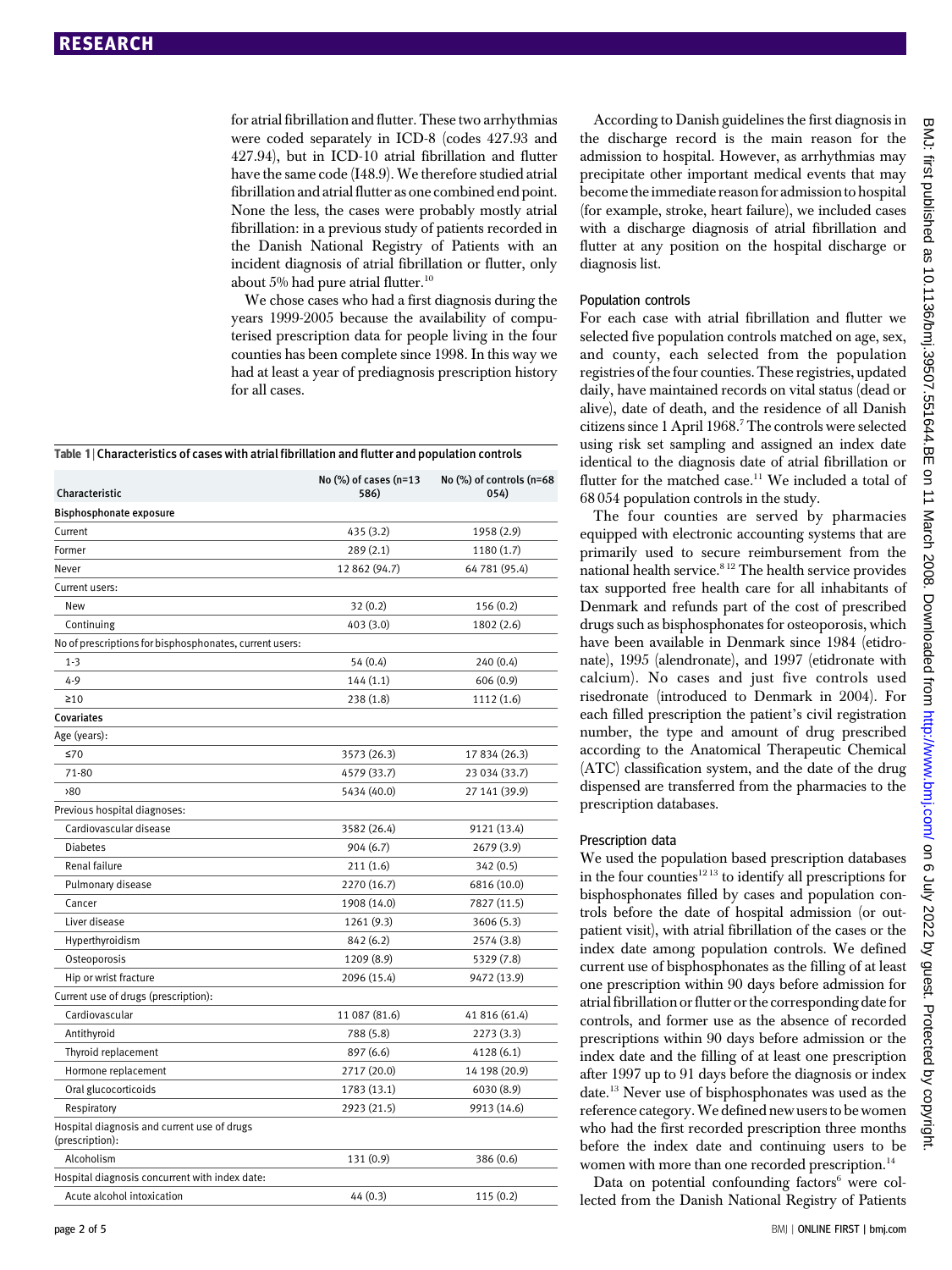Table 2 <sup>|</sup> Crudeandadjustedrelativerisk (95%confidenceintervals) foratrial fibrillationand flutter among current and former users of bisphosphonates

| Variable                                               | Crude relative risk (95%<br>CI) | Adjusted relative risk*<br>(95% CI) |
|--------------------------------------------------------|---------------------------------|-------------------------------------|
| <b>Bisphosphonate use</b>                              |                                 |                                     |
| Current                                                | 1.10 (0.98 to 1.23)             | $0.95(0.84 \text{ to } 1.07)$       |
| Former                                                 | 1.24 (1.08 to 1.41)             | 1.04 (0.90 to 1.21)                 |
| Never                                                  | 1 (reference)                   | 1 (reference)                       |
| New v continuing use:                                  |                                 |                                     |
| New current users                                      | 0.90 (0.59 to 1.37)             | $0.75(0.49 \text{ to } 1.16)$       |
| Continuing users                                       | $1.12$ (1.00 to 1.25)           | 0.96 (0.85 to 1.09)                 |
| Never users                                            | 1 (reference)                   | 1 (reference)                       |
| No of prescriptions for bisphosphonates, current users |                                 |                                     |
| $1-3$                                                  | 1.27 (1.06 to 1.52)             | 1.05 (0.86 to 1.27)                 |
| $4 - 9$                                                | 1.24 (1.07 to 1.43)             | 1.07 (0.92 to 1.25)                 |
| $\geq 10$                                              | 1.05 (0.93 to 1.19)             | 0.90 (0.79 to 1.03)                 |
| Stratified on cardiovascular diseaset                  |                                 |                                     |
| Provious bosnital diagnoses of cardiovascular disease  |                                 |                                     |

Previous hospital diagnoses of cardiovascular disease,

| bisphosphonate use:                                                              |                     |                               |
|----------------------------------------------------------------------------------|---------------------|-------------------------------|
| Current                                                                          | 1.25 (0.90 to 1.74) | 1.13 (0.78 to 1.64)           |
| Former                                                                           | 1.21 (0.81 to 1.79) | 1.07 (0.70 to 1.65)           |
| Never                                                                            | 1 (reference)       | 1 (reference)                 |
| No previous hospital diagnoses of cardiovascular<br>disease, bisphosphonate use: |                     |                               |
| Current                                                                          | 1.06 (0.92 to 1.21) | $0.93(0.80 \text{ to } 1.07)$ |
| Former                                                                           | 1.11 (0.94 to 1.32) | $0.97(0.81 \text{ to } 1.16)$ |
| Never                                                                            | 1 (reference)       | 1 (reference)                 |

\*Adjusted for cardiovascular disease; renal failure; diabetes; pulmonary diseases; cancer, liver diseases; alcoholism; acute alcohol intoxication; hyperthyroidism; osteoporosis; hip or wrist fracture; use of cardiovascular drugs, antithyroid drugs, hormone replacement therapy, respiratory drug use, use of oral glucocorticoids.

†Defined as previous hospital diagnosis of cardiovascular disease.

and the prescription databases. We searched hospital registry files for discharge or (since 1995 outpatient) records before the index dates containing diagnoses of cardiovascular disease, diabetes, cancer, pulmonary disease, liver disease, hyperthyroidism, renal failure, osteoporosis, and alcoholism (codes available at www. kea.au.dk/doc/biscodes.pdf). A diagnosis of acute alcohol intoxication was included in the analysis if it occurred during the index outpatient visit or admission to hospital, or index date among controls. As a measure of severity of the atrial fibrillation and flutter we also obtained information on all cardioversions within one year after the index date. From the prescription databases (codes available at www.kea.au.dk/doc/ biscodes.pdf), we ascertained current use of cardiovascular, pulmonary, antithyroid, thyroid, hormone replacement therapy, and oral glucocorticoid drugs<sup>6</sup> since these drugs (or the diseases that are indications for the drugs) have been linked to a risk of atrial fibrillation and flutter.

#### Statistical analysis

We calculated odds ratios and 95% confidence intervals, using conditional logistic regression, as measures of relative risk. Since we used risk set sampling of controls, these odds ratios are unbiased estimates of the corresponding rate ratios.<sup>11</sup> In addition we fitted multiple logistic regression models, controlling for other variables listed in table 1. We then repeated the analysis with osteoporosis and fractures excluded. We also did an analysis limited to patients with an inpatient diagnosis of atrial fibrillation and flutter and their controls as well an analysis limited to patients who underwent cardioversion within one year after the first episode of atrial fibrillation and flutter and their controls.

Finally, we examined the association between duration of use of bisphosphonates and risk of atrial fibrillation and flutter by assessing the risk of atrial fibrillation and flutter according to the number of prescriptions filled after 1997 up to the diagnosis or index date—that is, no prescriptions, 1-3 prescriptions, 4-9 prescriptions, and 10 or more prescriptions. Patients who had an outpatient and inpatient diagnosis of atrial fibrillation or flutter registered on the same date were included in the inpatient analysis only.

#### RESULTS

We identified 13 586 women with atrial fibrillation and flutter and 68 054 population controls; 11 994 of the patients (88.3%) were inpatients. A total of 996 (8.3%) had cardioversion within one year after the diagnosis. About 74% of cases and controls were aged more than 70 years. Overall, 26.4% of the cases had a hospital diagnosis of cardiovascular disease and 81.6% had received a prescription for cardiovascular drugs compared with 13.4% and 61.4% among controls (table 1).

Bisphosphonate use was uncommon in both cases and controls: around 2% were former users and 3% current users (table 1). For current use of bisphosphonates the relative risk was 0.95 (95% confidence interval 0.84 to 1.07); the relative risk for former use was similar (table 2). If osteoporosis and fractures were excluded from the regression model the relative risk estimates were virtually unchanged (adjusted relative risk 0.96, 95% confidence interval 0.86 to 1.08). Restriction to cases who underwent cardioversion showed a similar relative risk estimate (0.84, 95% confidence interval 0.52 to 1.35). For new and continuing users the relative risks were 0.75 (95% confidence interval 0.49to 1.16) and 0.96(0.85to 1.09), respectively. Etidronate and alendronate were used with almost the same frequency among cases and controls; 163 cases (1.2%) used etidronate and 264 (1.9%) used alendronate.

The relative risks for current use of bisphosphonates were similar in patients with and without a previous hospital diagnosis of cardiovascular disease (table 2). If analysis was restricted to patients with an inpatient diagnosis of atrial fibrillation and flutter only, the relative risk for current use was almost identical to the overall result of 0.97 (95% confidence interval 0.86 to 1.09). For an inhospital and first listed diagnosis, the relative risk estimate was 0.92(95% confidence interval 0.76 to 1.12). More generally, the relative risks were independent of the position of atrial fibrillation and flutter in the discharge record. The adjusted relative risk did not differ for current users of etidronate (0.94,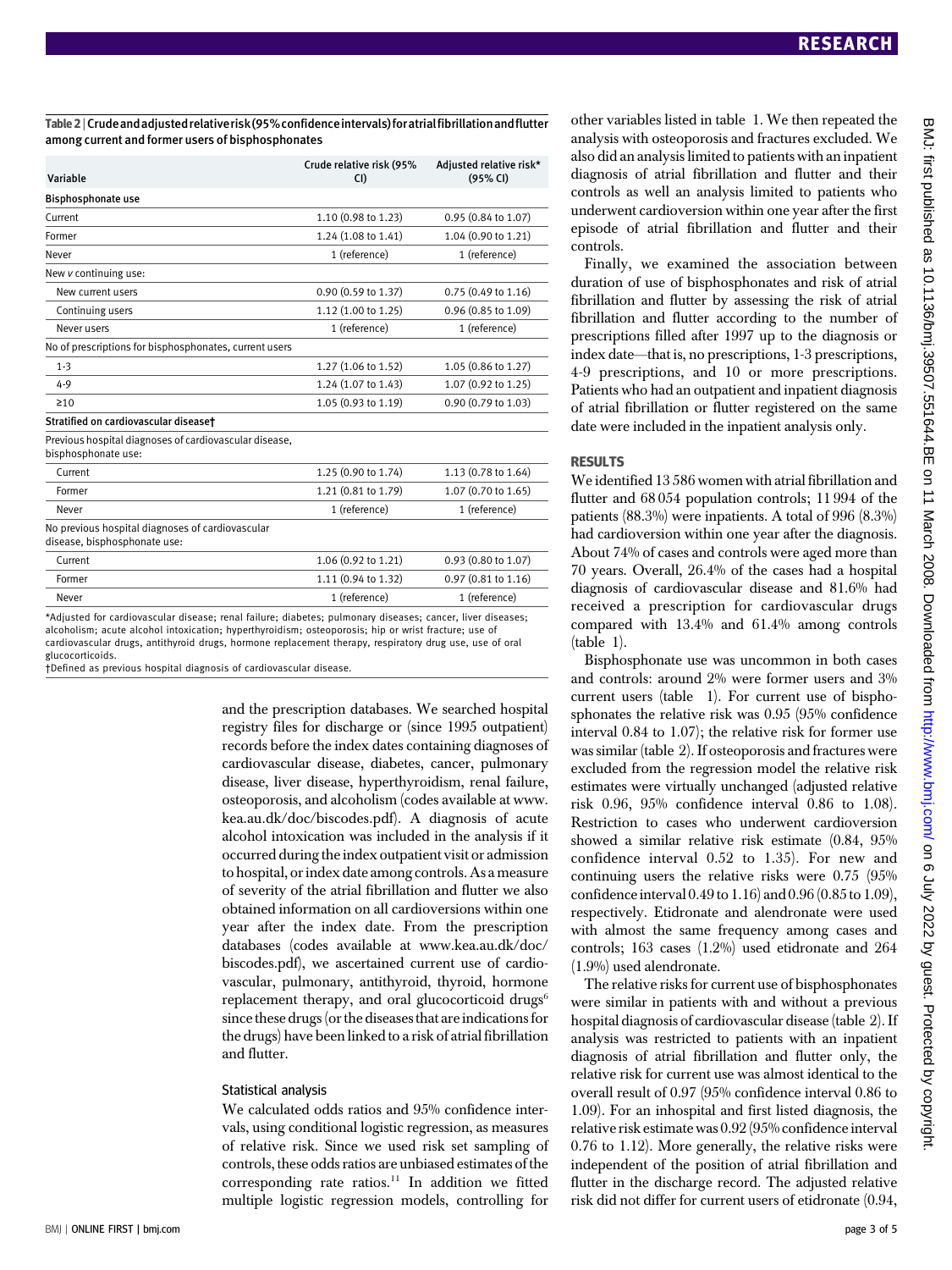95% confidence interval 0.78 to 1.13) and alendronate (0.96, 0.82 to 1.12).

No association was found between number of prescriptions and risk of atrial fibrillation and flutter. The relative risk estimate for 1-3 prescriptions was 1.05 (95% confidence interval 0.86 to 1.27), for 4-9 prescriptions was 1.07 (0.92 to 1.25), and for 10 or more prescriptions was 0.90 (0.79 to 1.03).

#### **DISCUSSION**

In this large case-control study wefound no evidence of an increased risk of atrial fibrillation and flutter associated with use of the bisphosphonates etidronate and alendronate.

Our data are consistent with a recent reanalysis of a clinical placebo controlled trial of about 15 000 patients followed up for up to three years. In that study the cumulative incidence of atrial fibrillation was 1.4% in the placebo group compared with 1.3% among patients treated with 2.5 mg risedronate and 1.4% among patients treated with 5 mg risedronate.<sup>3</sup> Similarly, in a recent trial of patients with hip fracture, participants assigned to intravenous zoledronic acid had a rate of serious atrial fibrillation similar to that in participants given placebo (14 of 1065  $v$  12 of 1062).<sup>15</sup> In contrast, Black et al reported a significant increase in the risk of atrial fibrillation, classified as a "serious" event among patients treated with intravenous zoledronic acid,<sup>2</sup> and another study reported a trend towards an increased risk of atrial fibrillation among patients treated with oral alendronate.4

The events in Black et al's zoledronic acid trial were uniformly distributed over time in the year after treatment. The majority of events occurred more than 30 days after infusion, by which time zoledronic acid is not detectable in the circulation.2The mechanisms that might explain such an association are not clear but it has been suggested that hypocalcaemia and associated secondary hyperparathyroidism might be responsible for the arrhythmia.<sup>16</sup>

Thus an increase in risk of atrial fibrillation has been observed with potent nitrogen containing bisphosphonates, alendronate and zoledronic acid. Some side effects of bisphosphonates have been attributed to the nitrogen containing moiety—for example, a flulike syndrome.17 Alendronate is a nitrogen containing bisphosphonate but etidronate is not. We found,

#### WHAT IS ALREADY KNOWN ON THIS TOPIC

Bisphosphonates are widely used in the treatment of osteoporosis

Data from clinical trials have reported that bisphosphonates may increase the risk of atrial fibrillation but data on their potential toxicity are scanty and conflicting

#### WHAT THIS STUDY ADDS

Patients with atrial fibrillation and flutter had a similar frequency of use of etidronate and alendronate as population controls

No evidence was found that use of bisphosphonates increases the risk of atrial fibrillation and flutter

however, no difference between etidronate and alendronate, despite their different structure and potency.

#### Strengths and limitations

The strengths of our study include the population based design within a free tax supported universal healthcare system with a complete hospital prescription history and access to appropriate population controls. This reduces the risk of referral, diagnostic, and information bias.8 In addition our analysis adjusted for the most important risk factors for atrial fibrillation.<sup>6</sup> Although it is well known that some hospital discharge diagnoses are not accurate, $8$  the specificity of the diagnosis of atrial fibrillation and flutter is reported to be high, and less than 5% of the patients with atrial fibrillation have only atrial flutter.<sup>10</sup> The accuracy of most of the other hospital discharge diagnoses we used in this study is likewise high.<sup>818</sup> The universal provision of health care (including support for prescription drugs) considerably reduced the likelihood that our null finding was due to selection bias or unmeasured confounding. In particular since osteoporosis and cardiovascular disease share risk factors such as smoking and obesity and evidence is increasing that osteoporosis in itself is a risk factor for cardiovascular disease in post-menopausal women.19 Zoledronic acid was not used by outpatients and risedronate use was limited. Therefore our results do not necessary hold for those bisphosphonates.

In conclusion, in this large population based study we did not find that use of etidronate or alendronate for osteoporosis was associated with an increased risk of atrial fibrillation and flutter.

Contributors: HTS and SRC conceived the study. HTS, SC, FM, LP, and JAB designed the study and collected and analysed the data. All authors interpreted the findings. HTS, RDC, and SRC reviewed the literature. HTS wrote the first draft and all authors edited the manuscript. HTS is the guarantor.

Funding: Western Danish Research Forum for Health Sciences. The funder had no role in the design, conduct, analysis, or reporting of this study. Competing interests: RDC has received consulting fees, speaker honorariums, or research funding from several pharmaceutical companies marketing drugs for osteoporosis: Novartis, Merck-Sharpe and Dohme, Roche, Eli Lilly, Procter and Gamble, Sanofi-Aventis, Nycomed, and Servier. SRC has received consulting or advisory board fees and grant support from Amgen, Eli Lilly, Pfizer, and Novartis, and lecture fees from Merck and Eli Lilly. JAB has been a consultant to Merck and to Novartis. Ethical approval: This study was approved by the Danish Data Protection Agency (record No 2004-41-4693) and the Aarhus University Hospital registry board.

Provenance and peer review: Not commissioned; externally peer reviewed.

- 1 Woolf AD, Akesson K. Preventing fractures in elderly people. BMJ 2003;327:89-95.
- 2 Black DM, Delmas PD, Eastell R, Reid IR, Boonen S, Cauley JA, et al. Once-yearly zoledronic acid for treatment of postmenopausal osteoporosis. N Engl J Med 2007;356:1809-22.
- 3 Karam R, Camm J, McClung M. Yearly zoledronic acid in postmenopausal osteoporosis. N Engl J Med 2007;357:712-3.
- 4 Cummings SR, Schwartz AV, Black DM. Alendronate and atrial fibrillation. N Engl J Med 2007;356:1895-6.
- 5 Heeringa J, van der Kuip DA, Hofman A, Kors JA, van Herpen G, Stricker BH, et al. Prevalence, incidence and lifetime risk of atrial fibrillation: the Rotterdam study. Eur Heart J 2006;27:949-53.
- 6 Kannel WB, Benjamin EJ. Status of the epidemiology of atrial fibrillation. Med Clin North Am 2008;92:17-40.